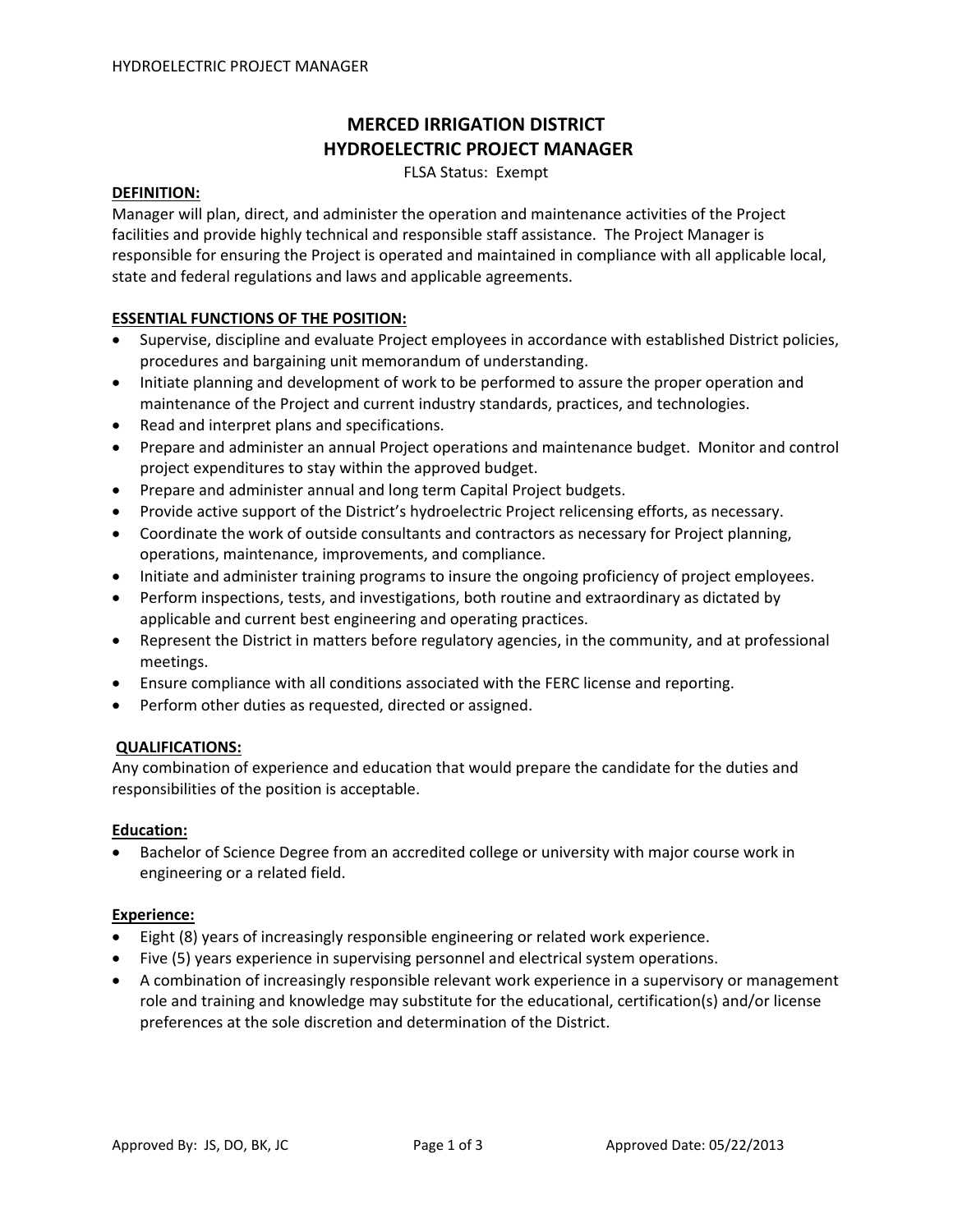# **Ability to:**

- Establish and maintain cooperative relationships with both internal and external contacts.
- Communicate clearly and concisely, both orally and in writing
- Prepare technical reports and supervise the maintenance of appropriate filing and record keeping systems.
- Develop and implement goals, objectives and priorities.
- Effectively prioritize a fluctuating workload.
- Work well under pressure and meet continuous deadlines.
- Ensure compliance of Federal and State regulations regarding employee and public safety with all applicable industrial safety regulations, operating bulletins as well as regulations of other agencies that apply to the MID hydroelectric operations.

# **Knowledge of:**

- Operation of personal computers to generate various spreadsheets, correspondence, reports, CADD‐generated drawings, electronic mail, and use of the internet.
- Principles and practices of organization, operation and maintenance of hydroelectric production facilities administration, purchasing, budget, forecasting, and personnel management.
- Workplace safety, compliance and training; familiarity with OSHA regulations, and employee safety requirements.
- Rules, regulatory requirements and processes associated with the Federal Energy Regulatory Commission (FERC), Department of Water Resources/Division of Safety of Dams (DSOD), California Department of Water Resources (DWR), California Department of Fish and Game (DFG), State Water Resources Control Board (SWRCB), State Regional Water Quality Control Board (RWQCB), North American Electric Reliability Corporation (NERC) Federal and State Environmental Protection Agencies, United States Fish and Wildlife, NOAA Fisheries, Endangered Species Act, all pertaining to operations, maintenance and relicensing of hydroelectric facilities.

# **Necessary Special Requirements:**

- A valid registration as an Electrical, Civil or Mechanical Engineer in the State of California (preferred).
- Must file a Statement of Economic Interests in compliance with Government Code Section 8100.
- Must complete a two hour Ethics training course every two years in compliance with California AB 1234.
- Must complete two hours of Sexual Harassment training every two years in compliance with California AB 1825.
- A valid California Class C Driver License and the ability to maintain insurability under the District's vehicle insurance program.
- Maintain permanent residence in District provided housing located at the Project, while employed by the District in the capacity of Hydroelectric Project Manager.
- Abide by all District policies, guidelines and rules.